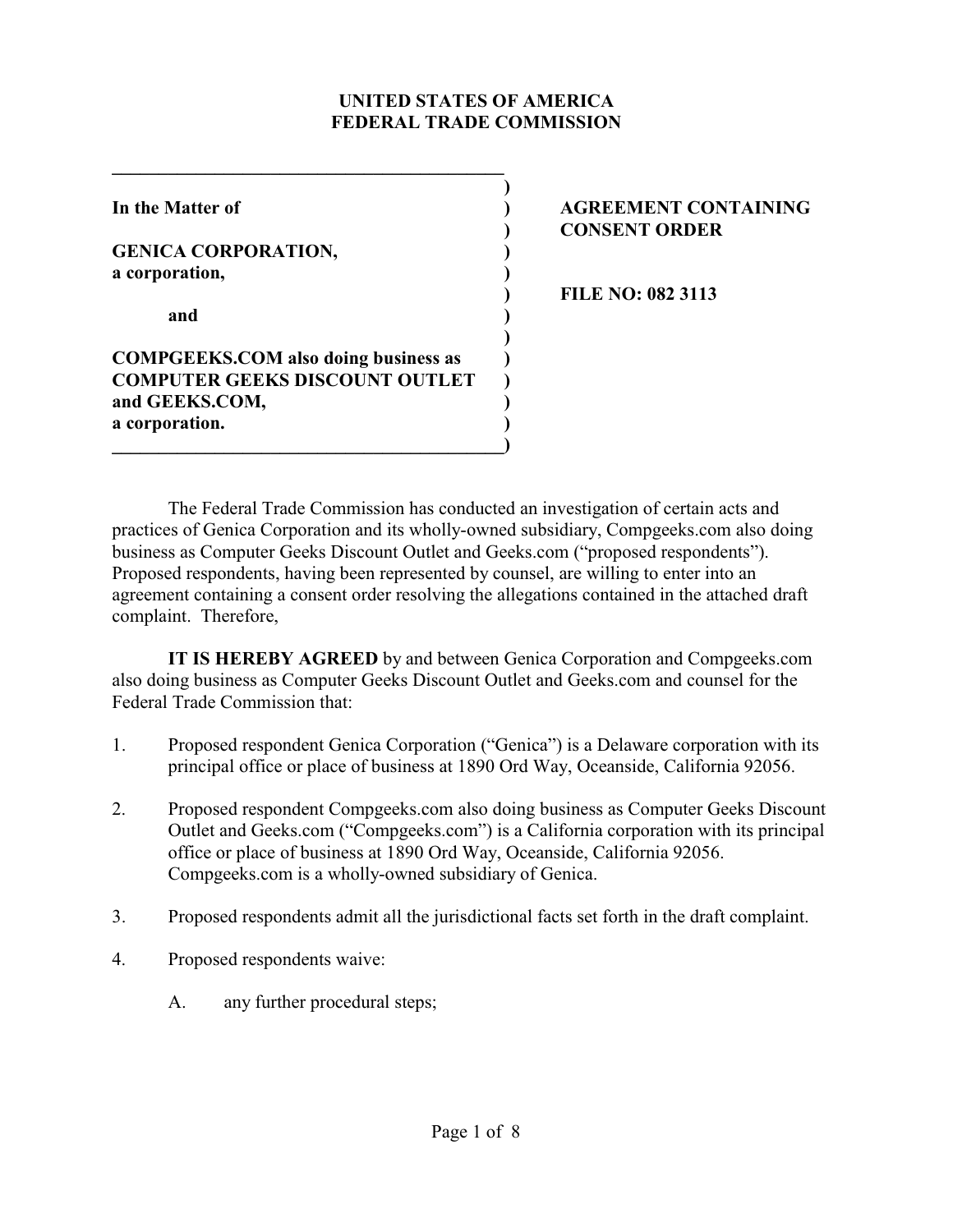- B. the requirement that the Commission's decision contain a statement of findings of fact and conclusions of law; and
- C. all rights to seek judicial review or otherwise to challenge or contest the validity of the order entered pursuant to this agreement.
- 5. This agreement shall not become part of the public record of the proceeding unless and until it is accepted by the Commission. If this agreement is accepted by the Commission, it, together with the draft complaint, will be placed on the public record for a period of thirty (30) days and information about it publicly released. The Commission thereafter may either withdraw its acceptance of this agreement and so notify proposed respondents, in which event it will take such action as it may consider appropriate, or issue and serve its complaint (in such form as the circumstances may require) and decision in disposition of the proceeding.
- 6. This agreement is for settlement purposes only and does not constitute an admission by proposed respondents that the law has been violated as alleged in the draft complaint, or that the facts as alleged in the draft complaint, other than the jurisdictional facts, are true.
- 7. This agreement contemplates that, if it is accepted by the Commission, and if such acceptance is not subsequently withdrawn by the Commission pursuant to the provisions of Section 2.34 of the Commission's Rules, the Commission may, without further notice to proposed respondents, (1) issue its complaint corresponding in form and substance with the attached draft complaint and its decision containing the following order in disposition of the proceeding, and (2) make information about it public. When so entered, the order shall have the same force and effect and may be altered, modified, or set aside in the same manner and within the same time provided by statute for other orders. The order shall become final upon service. Delivery of the complaint and the decision and order to proposed respondents' addresses as stated in this agreement by any means specified in Section 4.4(a) of the Commission's Rules shall constitute service. Proposed respondents waive any right they may have to any other manner of service. The complaint may be used in construing the terms of the order. No agreement, understanding, representation, or interpretation not contained in the order or the agreement may be used to vary or contradict the terms of the order.
- 8. Proposed respondents have read the draft complaint and consent order. Proposed respondents understand that they may be liable for civil penalties in the amount provided by law and other appropriate relief for each violation of the order after it becomes final.

# ORDER

## **DEFINITIONS**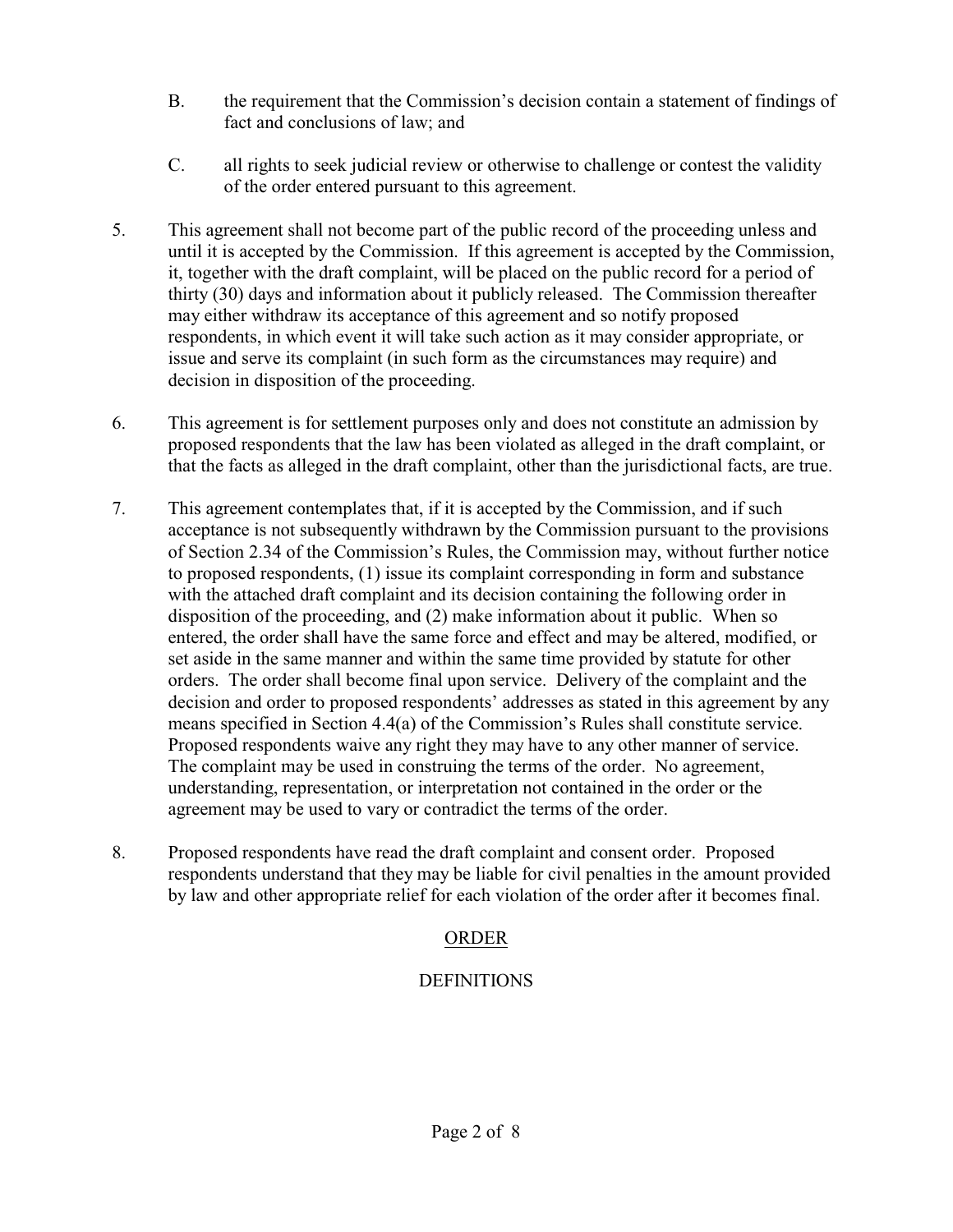For purposes of this Order, the following definitions shall apply:

- 1. "Personally identifiable information" or "personal information" shall mean individually identifiable information from or about an individual consumer including, but not limited to: (a) a first and last name; (b) a home or other physical address, including street name and name of city or town; (c) an email address or other online contact information, such as an instant messaging user identifier or a screen name; (d) a telephone number; (e) a Social Security number; (f) a driver's license or other state-issued identification number; (g) credit or debit card information, including card number, expiration date, and security code; (h) a persistent identifier, such as a customer number held in a "cookie" or processor serial number, that is combined with other available data that identifies an individual consumer; or (i) any information that is combined with any of (a) through (h) above.
- 2. Unless otherwise specified, "respondents" shall mean Genica, Compgeeks.com, and their subsidiaries, divisions, affiliates, successors and assigns .
- 3. "Commerce" shall mean as defined in Section 4 of the Federal Trade Commission Act, 15 U.S.C. § 44.

I.

**IT IS ORDERED** that respondents and their officers, agents, representatives, and employees, directly or through any corporation, subsidiary, division, website, or other device, in connection with the advertising, marketing, promotion, offering for sale, or sale of any product or service, in or affecting commerce, shall not misrepresent in any manner, expressly or by implication, the extent to which respondents maintain and protect the privacy, confidentiality, or integrity of any personal information collected from or about consumers.

 $II$ .

**IT IS FURTHER ORDERED** that respondents and their officers, agents, representatives, and employees, directly or through any corporation, subsidiary, division, website, or other device, shall, no later than the date of service of this order, establish and implement, and thereafter maintain, a comprehensive information security program that is reasonably designed to protect the security, confidentiality, and integrity of personal information collected from or about consumers. Such program, the content and implementation of which must be fully documented in writing, shall contain administrative, technical, and physical safeguards appropriate to respondents' size and complexity, the nature and scope of respondents' activities, and the sensitivity of the personal information collected from or about consumers, including:

> A. the designation of an employee or employees to coordinate and be accountable for the information security program;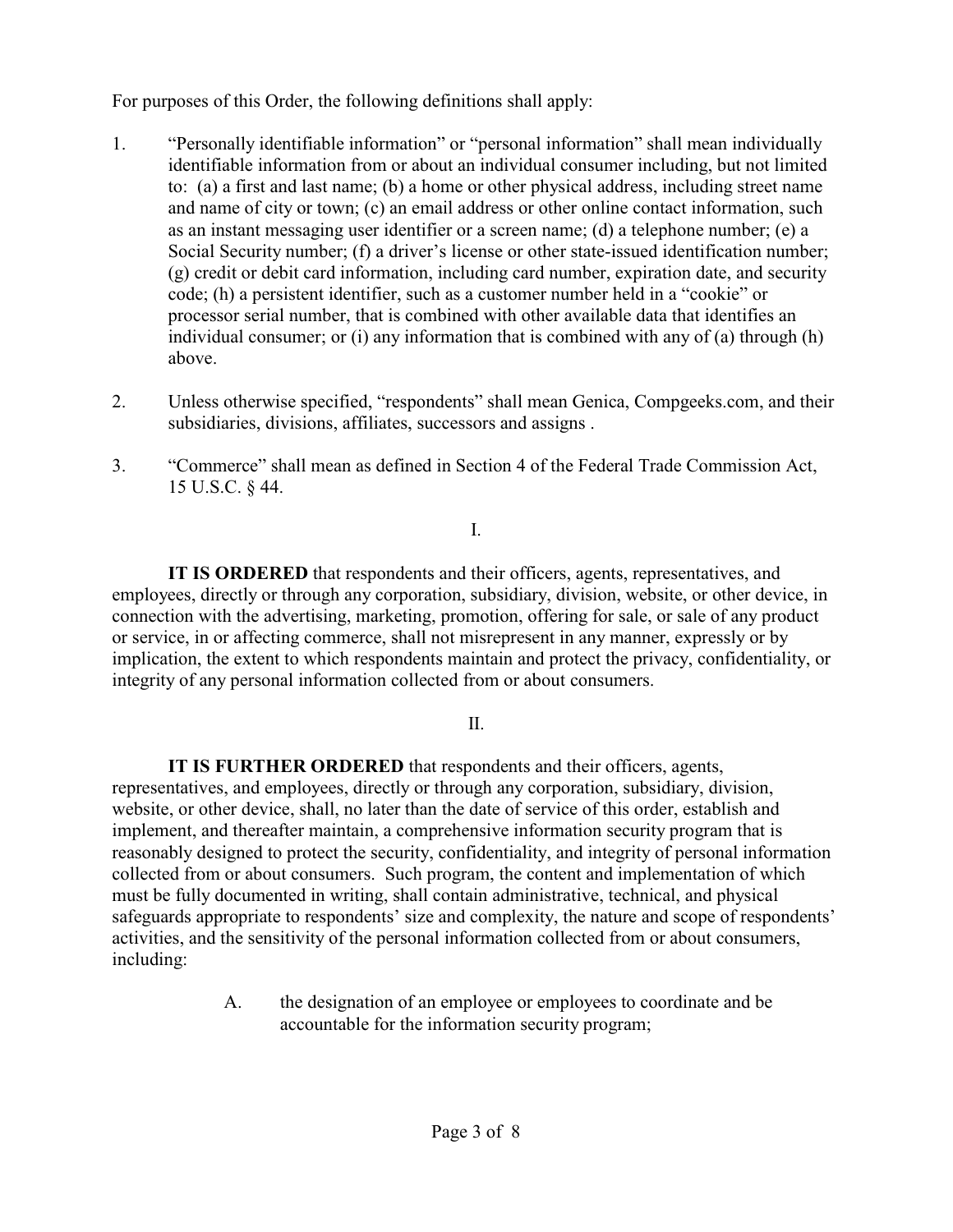- B. the identification of material internal and external risks to the security, confidentiality, and integrity of personal information that could result in the unauthorized disclosure, misuse, loss, alteration, destruction, or other compromise of such information, and assessment of the sufficiency of any safeguards in place to control these risks. At a minimum, this risk assessment should include consideration of risks in each area of relevant operation, including, but not limited to, (1) employee training and management, (2) information systems, including network and software design, information processing, storage, transmission, and disposal, and (3) prevention, detection, and response to attacks, intrusions, or other systems failure;
- C. the design and implementation of reasonable safeguards to control the risks identified through risk assessment, and regular testing or monitoring of the effectiveness of the safeguards' key controls, systems, and procedures;
- D. the development and use of reasonable steps to retain service providers capable of appropriately safeguarding personal information they receive from respondents and requiring service providers by contract to implement and maintain appropriate safeguards; and
- E. the evaluation and adjustment of respondents' information security program in light of the results of the testing and monitoring required by subpart C, any material changes to respondents' operations or business arrangements, or any other circumstances that respondents know or have reason to know may have a material impact on the effectiveness of their information security program.

## III.

**IT IS FURTHER ORDERED** that, in connection with the online advertising, marketing, promotion, offering for sale, or sale of any product or service to consumers, in or affecting commerce, respondents, and their officers, agents, representatives, and employees, shall obtain initial and biennial assessments and reports ("Assessments") from a qualified, objective, independent third-party professional, who uses procedures and standards generally accepted in the profession. The reporting period for the Assessments shall cover: (1) the first one hundred eighty (180) days after service of the order for the initial Assessment; and (2) each two (2) year period thereafter for ten (10) years after service of the order for the biennial Assessments. Each Assessment shall:

> A. set forth the specific administrative, technical, and physical safeguards that respondents have implemented and maintained during the reporting period to comply with Part II of this order;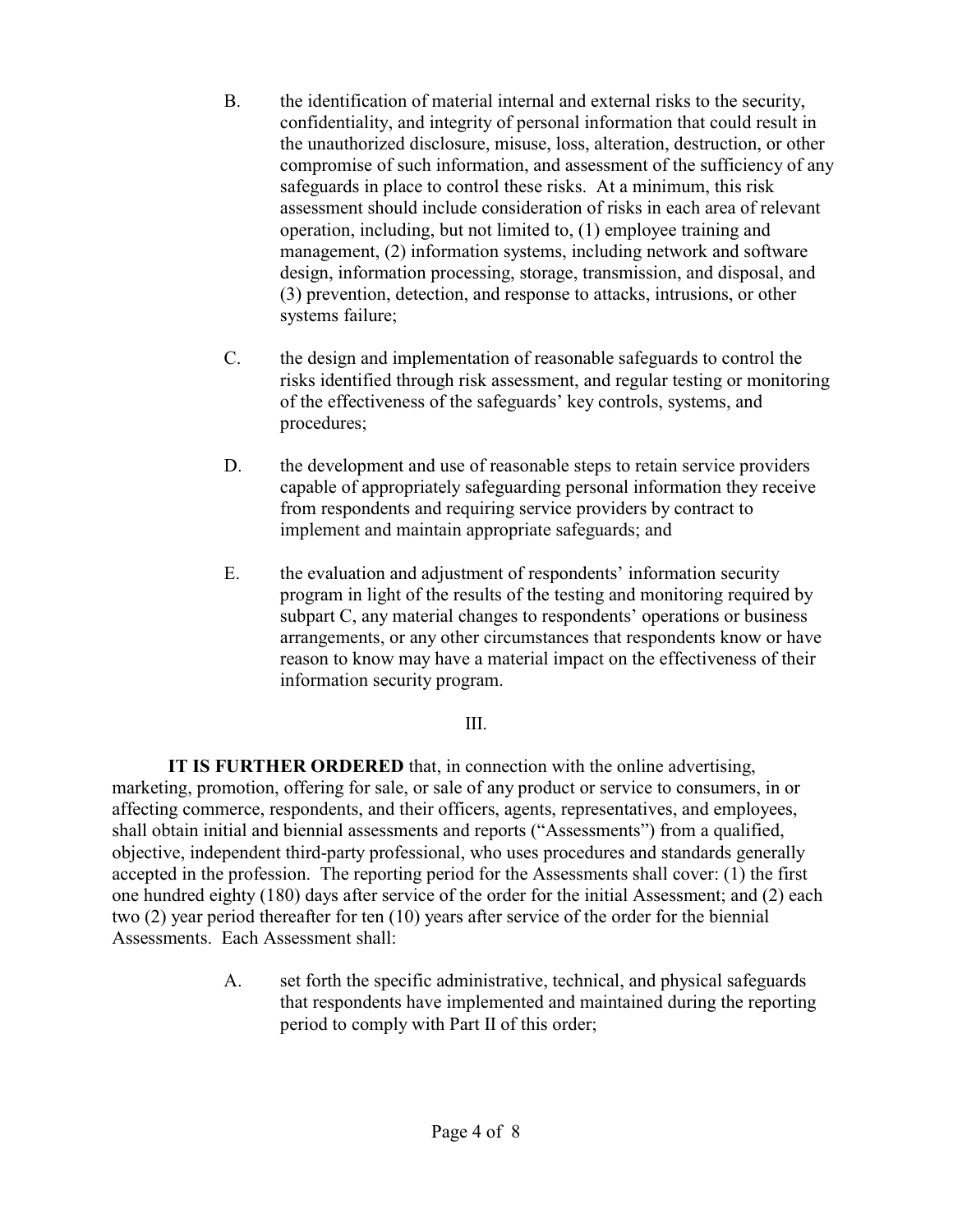- B. explain how such safeguards are appropriate to respondents' size and complexity, the nature and scope of respondents' activities, and the sensitivity of the personal information collected from or about consumers;
- C. explain how the safeguards that have been implemented meet or exceed the protections required by Part II of this order; and
- D. certify that respondents' security program is operating with sufficient effectiveness to provide reasonable assurance that the security, confidentiality, and integrity of personal information is protected and has so operated throughout the reporting period.

Each Assessment shall be prepared and completed within sixty (60) days after the end of the reporting period to which the Assessment applies by: a person qualified as a Certified Information System Security Professional (CISSP) or as a Certified Information Systems Auditor (CISA); a person holding Global Information Assurance Certification (GIAC) from the SysAdmin, Audit, Network, Security (SANS) Institute; or a similarly qualified person or organization approved by the Associate Director for Enforcement, Bureau of Consumer Protection, Federal Trade Commission, Washington, D.C. 20580.

Respondents shall provide the initial Assessment to the Associate Director for Enforcement, Bureau of Consumer Protection, Federal Trade Commission, Washington, D.C. 20580, within ten (10) days after the Assessment has been prepared. All subsequent biennial Assessments shall be retained by respondents until the order is terminated and provided to the Associate Director of Enforcement within ten (10) days of request.

## IV.

**IT IS FURTHER ORDERED** that respondents shall maintain and upon request make available to the Federal Trade Commission for inspection and copying, a print or electronic copy of:

> A. for a period of three (3) years after the date of preparation of each Assessment required under Part III of this order, all materials relied upon to prepare the Assessment, whether prepared by or on behalf of the respondents, including but not limited to all plans, reports, studies, reviews, audits, audit trails, policies, training materials, and assessments, and any other materials relating to respondents' compliance with Parts II and III of this order, for the compliance period covered by such Assessment;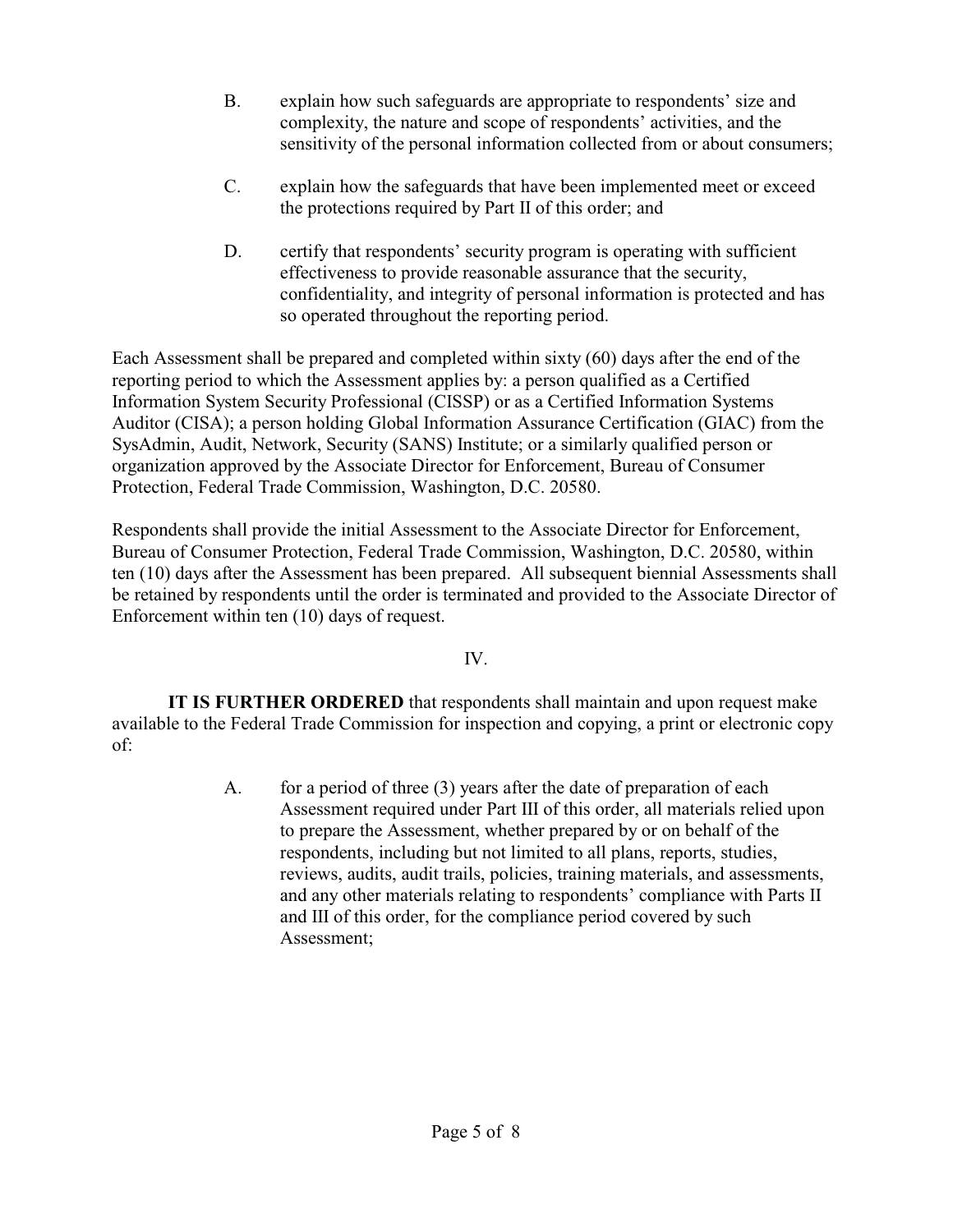- B. unless covered by IV.A, for a period of five (5) years from the date of preparation or dissemination, whichever is later, all other documents relating to compliance with this order, including but not limited to:
	- 1. all advertisements and promotional materials containing any representations covered by this order, with all materials relied upon in disseminating the representation; and
	- 2. any documents, whether prepared by or on behalf of respondents, that call into question respondents' compliance with this order.

#### V.

**IT IS FURTHER ORDERED** that respondents shall deliver a copy of this order to all current and future principals, officers, directors, and managers, and to all current and future employees, agents, and representatives having responsibilities relating to the subject matter of this order. Respondents shall deliver this order to such current personnel within thirty (30) days after service of this order, and to such future personnel within thirty (30) days after the person assumes such position or responsibilities.

### VI.

**IT IS FURTHER ORDERED** that respondents shall notify the Commission at least thirty (30) days prior to any change in the corporation(s) that may affect compliance obligations arising under this order, including, but not limited to: a dissolution, assignment, sale, merger, or other action that would result in the emergence of a successor corporation; the creation or dissolution of a subsidiary, parent, or affiliate that engages in any acts or practices subject to this order; the proposed filing of a bankruptcy petition; or a change in the corporate name or address. Provided, however, that, with respect to any proposed change in the corporation(s) about which respondents learn fewer than thirty (30) days prior to the date such action is to take place, respondents shall notify the Commission as soon as is practicable after obtaining such knowledge. All notices required by this Part shall be sent by certified mail to the Associate Director, Division of Enforcement, Bureau of Consumer Protection, Federal Trade Commission, Washington, D.C. 20580.

#### VII.

**IT IS FURTHER ORDERED** that respondents shall, within one hundred eighty (180) days after service of this order, and at such other times as the Commission may require, file with the Commission a report, in writing, setting forth in detail the manner and form in which they have complied with this order.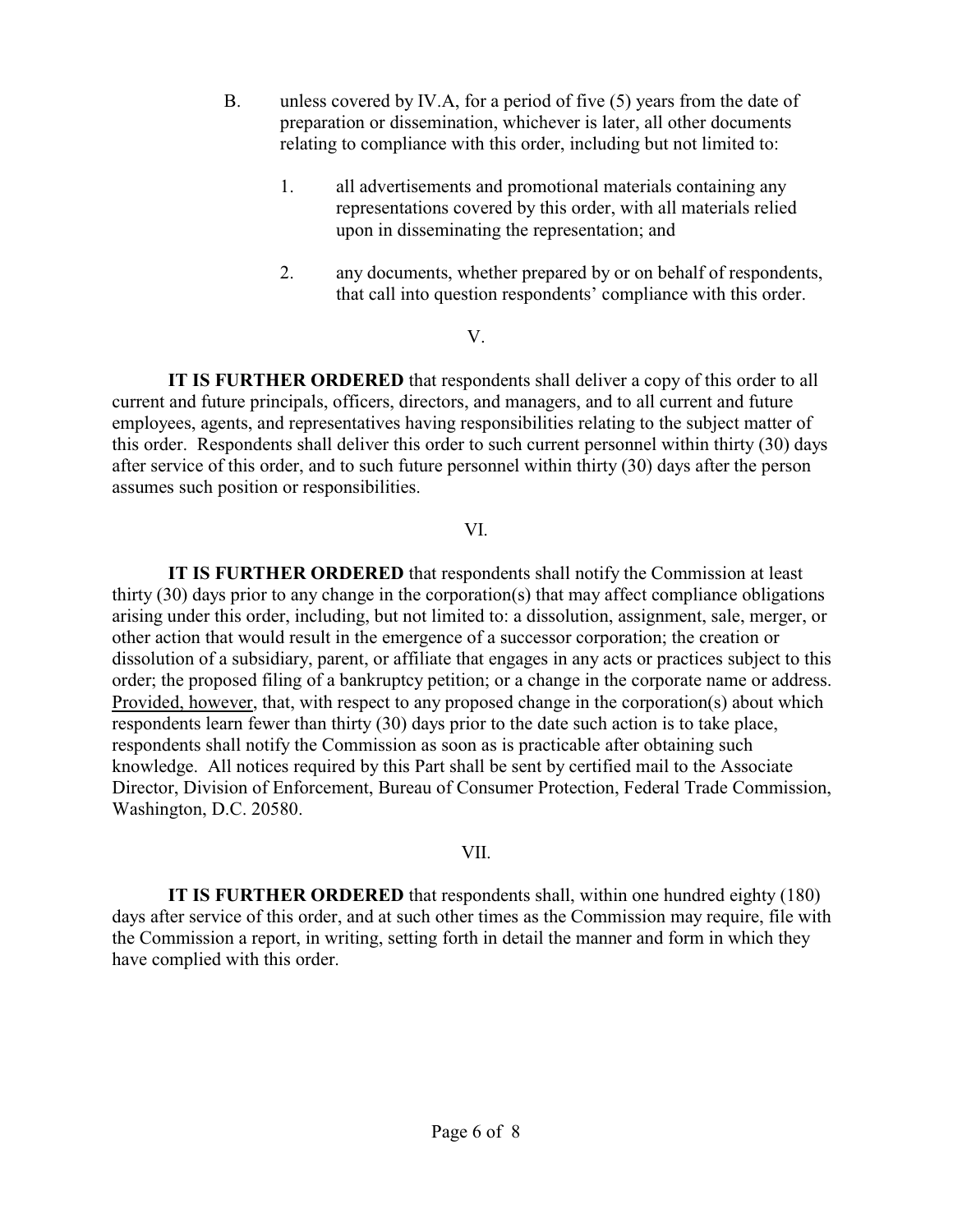This order will terminate twenty (20) years from the date of its issuance, or twenty (20) years from the most recent date that the United States or the Commission files a complaint (with or without an accompanying consent decree) in federal court alleging any violation of the order, whichever comes later; provided, however, that the filing of such a complaint will not affect the duration of:

- A. any Part in this order that terminates in fewer than twenty (20) years;
- B. this order's application to any respondent that is not named as a defendant in such complaint; and
- C. this order if such complaint is filed after the order has terminated pursuant to this Part.

Provided, further, that if such complaint is dismissed or a federal court rules that respondent(s) did not violate any provision of the order, and the dismissal or ruling is either not appealed or upheld on appeal, then the order as to such respondent(s) will terminate according to this Part as though the complaint had never been filed, except that the order will not terminate between the date such complaint is filed and the later of the deadline for appealing such dismissal or ruling and the date such dismissal or ruling is upheld on appeal.

Signed this day of  $\qquad \qquad$  , 2008.

GENICA CORPORATION and COMPGEEKS.COM also doing business as COMPUTER GEEKS DISCOUNT OUTLET and GEEKS.COM

 $\mathbf{By:}$ 

SCOTT KUSEL President and CEO Genica Corporation

# BAKER & MCKENZIE LLP

 $Bv:$ 

DAVID A. CLANTON

Counsel for Genica Corporation and Compgeeks.com also doing business as Computer Geeks Discount Outlet and Geeks.com